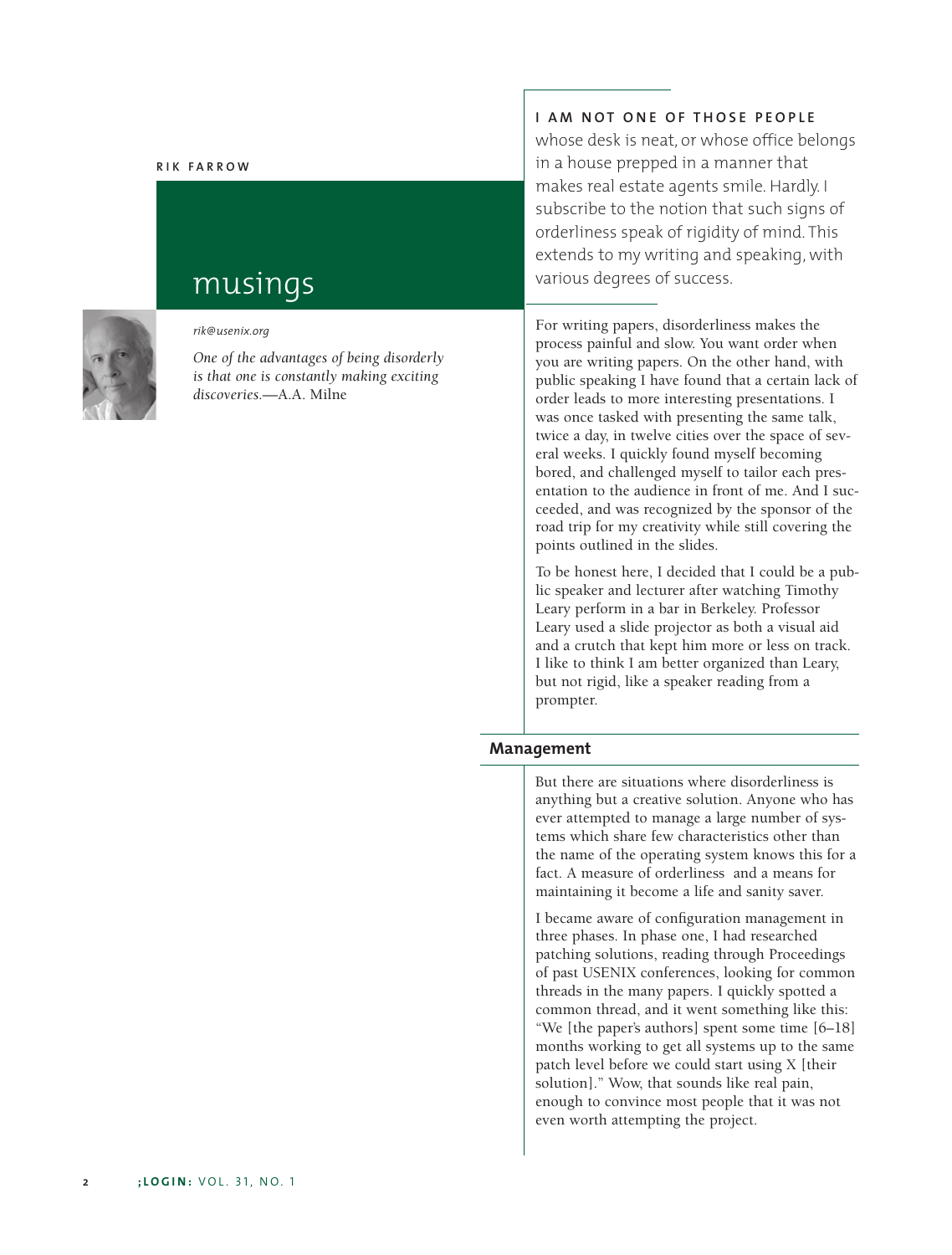What if you could avoid the pain of that half-year to eighteen months of work? In the next phase, sysadmins created solutions for building systems in standard ways. Instead of having a multitude of installs, you could have several basic installs, depending on how the target system would be used: desktop, Web server, mail server, file server, laptop, etc. Whether you use NFS-mounted installation packages or a set of CDs, you have at least solved one problem. And you can instigate a patching program that takes advantage of the homogeneity of your classes of systems.

My awareness of the final phase jelled during a conversation with Adam Moskowitz during LISA '04. Adam tried to convince me of the importance of configuration management, and that Paul Anderson should write a Short Topics Booklet about this. I countered by saying that it seemed that Mark Burgess's cfengine was a fine solution to configuration management, but Adam carefully explained that cfengine is one solution to configuration management, but not *the* solution.

In this edition of *;login:*, you can read three articles about configuration management. The first is an Opinion piece by Paul Anderson, who has written a Short Topics Booklet which will be published this spring. Paul makes a strong case for better configuration management tools judged on three criteria: reliability, security, and correctness. My personal favorite is the second, security. I have long asserted that a well-maintained system is also likely to be a secure system. If you wonder about that, just imagine the security of a poorly maintained system for a moment. There is a very real correlation.

Two articles which describe different configuration management solutions are presented, not with the intent of promoting either solution, but in the hope of making sysadmins aware that the configuration management tool space continues to grow. The problem is nontrivial, and much research and practice will be involved before we can come close to the solution that Paul advocates. Narayan Desai and his co-authors discuss Bcfg2 and their motivation for taking the time to set up a configuration management system, while Luke Kanies describes Puppet, the configuration management software he has been developing.

# **Onward**

Marc Wallman provides a case study of implementing a campus-wide spam handling system using open source software. Tom Limoncelli talks about using external services as a method for delegating work, while Dustin Puryear provides useful advice about becoming a sysadmin consultant, based on his many years of experience. On a slightly different note, Thomas Sluyter lectures us on managing our time better (more organization).

Regular columns now have their own section, Columns, to make them easy to find. David Blank-Edelman introduces his new column on Perl by discussing (what a nice coincidence) handling of configuration files. Robert Haskins takes a look at a different type of spam than you may be used to dealing with.

In Technology, Dave Brown has boldly gone where others have also stumbled. Dave takes us through his adventures in using MythTV to build a DVR (Digital Video Recorder). Dave's journey reveals the travails of someone new to Linux (but not to programming and operating systems) as he